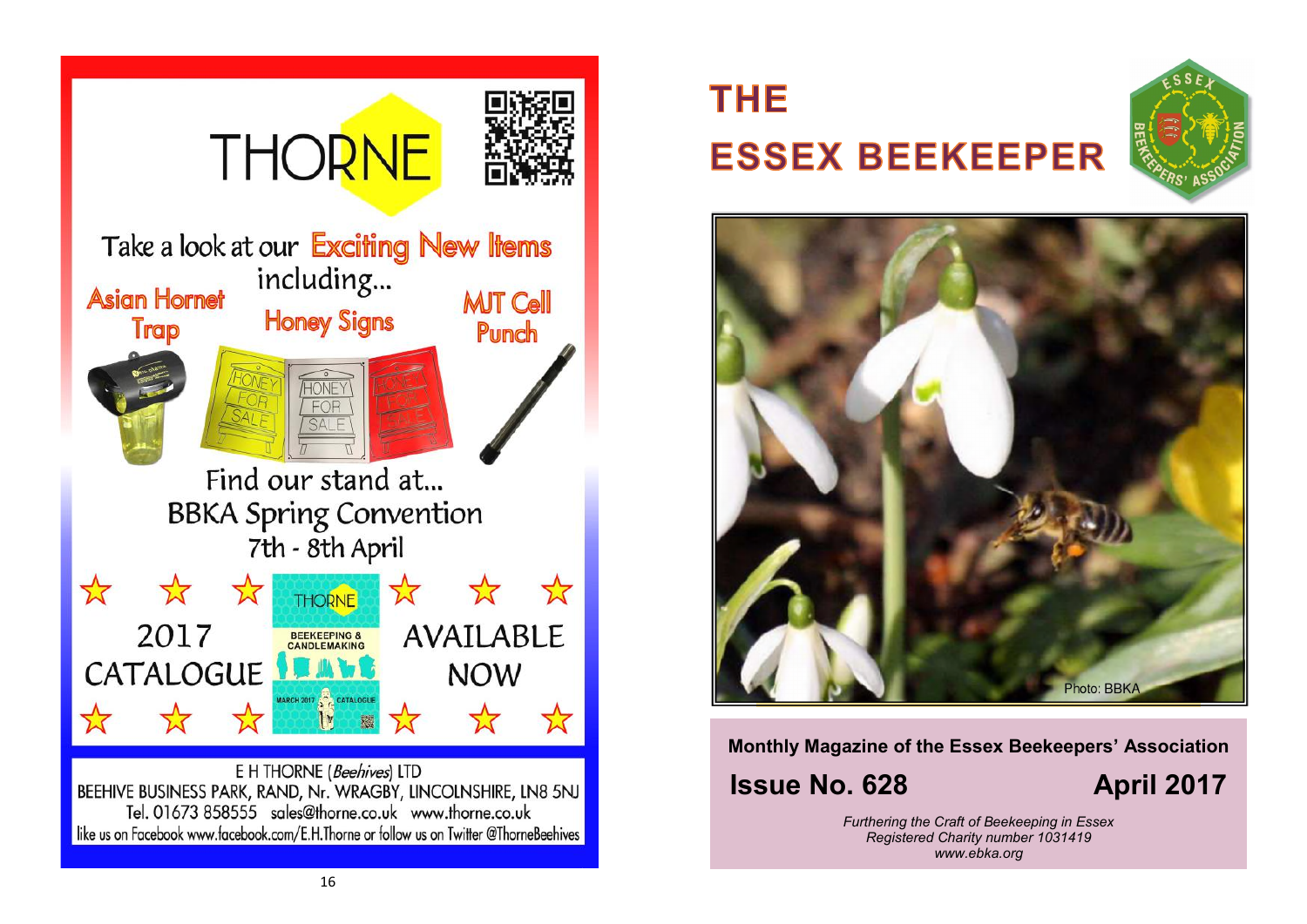## **Divisional Meetings Diary dates for April & May 2017**

| 2 April  | Sunday<br>2.00pm             | <b>County</b><br><b>Event</b> | Ted Hooper Memorial Lecture - Coach House,<br>Marks Hall, Coggeshall CO6 1TG.                                                                          |  |
|----------|------------------------------|-------------------------------|--------------------------------------------------------------------------------------------------------------------------------------------------------|--|
| 6 April  | Thursday<br>7.30pm           | <b>Harlow</b>                 | 'Bee Space' - Robert Smith - Kings Church, Red<br>Willow, Harlow CM19 5PA                                                                              |  |
| 6 April  | Thursday<br>8.00pm           | <b>Romford</b>                | 'Candlemaking' - Jim McNeill Chadwick Hall, Main<br>Road, Gidea Park RM2 5EL                                                                           |  |
| 10 April | Monday<br>7.30pm             | <b>Chelmsford</b>             | 'Swarm Control' - The Link, Rainsford Road,<br>Chelmsford CM1 2XB                                                                                      |  |
| 12 April | Wed<br>7.30pm                | Saffron<br>Walden             | 'Introduction to Queen rearing' - John Rayner.<br>Thaxted Day Centre, Vicarage Lane, Thaxted CM6<br>2RL                                                |  |
| 19 April | Wed<br>6.00pm                | Dengie 100<br>& Maldon        | The Oakhouse, High Street, Maldon CM9 5PR                                                                                                              |  |
| 20 April | Thursday<br>7.30pm           | Epping<br>Forest              | 'Film Night' - Chingford Horticultural Hall                                                                                                            |  |
| 23 April | Sunday<br>3.00 <sub>pm</sub> | <b>Braintree</b>              | Apiary Meeting - Coney Green, Great Bardfield, CM7<br>4PY                                                                                              |  |
| 26 April | Wed<br>7.30pm                | <b>Southend</b>               | 'Swarm Collecting' - Pat Holden + Video 'The<br>Ghosts of the Hive'<br>WI Hall, Bellingham Lane,<br>Rayleigh SS6 7ED                                   |  |
| 27 April | Thursday<br>7.30pm           | <b>Colchester</b>             | 'Swarm Control - increase or not?' - Langham<br>Community Centre, Church Road, Langham CO                                                              |  |
| 4 May    | Thursday<br>8.00pm           | <b>Romford</b>                | 'Using varroa treatments' - Paul Wiltshire, and 'Trial<br>recipes for the Honey Show' - Angela Mandor.<br>Chadwick Hall, Main Road, Gidea Park RM2 5EL |  |
| 4 May    | Thursday<br>7.30pm           | <b>Harlow</b>                 | tbc                                                                                                                                                    |  |
| 7 May    | Sunday                       | Saffron<br>Walden             | Trip to The Hive at Kew Gardens.                                                                                                                       |  |
| 15 May   | Monday<br>7.30pm             | <b>Chelmsford</b>             | 'Integrated pest Management'<br>The Link, Rainsford<br>Road. Chelmsford CM1 2XB                                                                        |  |
| 20 May   | Saturday                     | <b>Epping</b><br>Forest       | First Outdoor meeting - tbc                                                                                                                            |  |
| 24 May   | Wed<br>7.30pm                | <b>Southend</b>               | 'The Essex Top Bar Hive' - Peter Aldridge. WI Hall,<br>Bellingham Lane, Rayleigh SS6 7ED                                                               |  |
| 25 May   | Thursday<br>7.30pm           | Colchester                    | Hints & Tips for Tendring Show $-$ Langham<br>Community Centre, Church Road, Langham CO                                                                |  |
|          |                              |                               |                                                                                                                                                        |  |

#### **NOTE TO ALL DIVISIONAL SECRETARIES**

2

**Please notify Jean by the 4th of each month of your meetings, Jean Smye - jsmye@sky.com**

| <b>Divisional Contacts:</b>               |                                                                                            |        |                                        |                                                      |
|-------------------------------------------|--------------------------------------------------------------------------------------------|--------|----------------------------------------|------------------------------------------------------|
|                                           | <b>Braintree:</b> Jan French 07725 166 609                                                 |        | Chelmsford: James Curtis 07940 757 831 |                                                      |
|                                           | Colchester: Morag Chase 01206 522 576                                                      |        |                                        | <b>D.H. &amp; Maldon: Carlie Mayes 07979 862 952</b> |
|                                           | Harlow: Nick Holmes 07730 735 752 Epping Forest: Robin Harman 07971 237 312                |        |                                        |                                                      |
| <b>Romford: Pat Allen 01708 220 897</b>   |                                                                                            |        |                                        | Saffron Walden: Vanessa Wilkinson 01799 542 337      |
| <b>Southend: Pat Holden 01702 477 592</b> |                                                                                            |        |                                        |                                                      |
|                                           | <b>EBKA Education Secretary:</b> Jane Ridler Old Barn House, 36 Walden Road, Sewards En    |        |                                        |                                                      |
|                                           | Saffron Walden, Essex CB10 2LF                                                             |        |                                        | 01799 218 023 jane.ridler@uwclub.ne                  |
|                                           | <b>EBKA Examinations Secretary:</b> Pat Allen, 8 Franks Cottages, St Mary's Lane, Upminste |        |                                        |                                                      |
|                                           |                                                                                            |        | Essex RM14 3NU 01708 220 897           | pat.allen@btconnect.cor                              |
|                                           |                                                                                            |        |                                        |                                                      |
| The Essex Beekeeper Magazine:<br>Editor:  | Jean Smye,                                                                                 | email: | jsmye@sky.com                          | tel. 07731 856 361                                   |
| Advertising:                              | Jean Smye                                                                                  | email: | jsmye@sky.com                          | tel. 07731 856 361                                   |
| <b>Mailing Secretary:</b>                 |                                                                                            |        |                                        |                                                      |
|                                           | Printed by Streamset, 12 Rose Way, Purdeys Industrial Estate, Rochford, Essex SS4 1LY      |        |                                        |                                                      |
| Web site:                                 | Nick Holmes                                                                                | email: |                                        | webmaster@essexbeekeepers.com                        |
|                                           | <b>Regional Bee Inspectors for EBKA Region:</b>                                            |        |                                        |                                                      |
|                                           | Epping Forest and Romford Divisions (excluding Brentwood):                                 |        |                                        |                                                      |
| Diane Steele                              | diane.steele@fera.gsi.gov.uk                                                               |        | tel.                                   |                                                      |
| All other Divisions:                      |                                                                                            |        |                                        |                                                      |
| Keith Morgan                              | keith.morgan@fera.gsi.gov.uk                                                               |        |                                        | tel. 01485 520 838 or 07919 004 215                  |
|                                           |                                                                                            |        |                                        |                                                      |
|                                           |                                                                                            | 15     |                                        |                                                      |
|                                           |                                                                                            |        |                                        |                                                      |
|                                           |                                                                                            |        |                                        |                                                      |

#### **Who's who and how to contact them**

**President of EBKA** Pat Allen Hon C

|  | af Allen i | Hon CI M |  |  |
|--|------------|----------|--|--|
|  |            |          |  |  |

#### **Trustees:**

| <b>Chairman: lan Nichols</b>                                            | 17 Dyers Hall Road, Leytonstone, London E11 4AD<br>email ian@iannichols.demon.co.uk tel. 0208 558 4733 / 07980 299 638 |                                                                                                                |  |
|-------------------------------------------------------------------------|------------------------------------------------------------------------------------------------------------------------|----------------------------------------------------------------------------------------------------------------|--|
| Secretary: Michael Webb                                                 | 19 Ingrebourne Gardens, Upminster, Essex RM14 1BQ<br>email qsecebka@virqinmedia.com tel. 01708 250 606 / 07712 490 511 |                                                                                                                |  |
| Treasurer: Bob Manning                                                  | 12, Moorland Close, Collier Row, RM5 2AB<br>tel: 01708 760 770<br>email treasurer@ebka.org                             |                                                                                                                |  |
| <b>Divisional Trustees:</b>                                             |                                                                                                                        |                                                                                                                |  |
| <b>Braintree</b><br>Chelmsford<br>Colchester<br>Dengie Hundred & Maldon | Stuart Mitson<br>Peter Aldridge<br><b>Tom Geddes</b><br><b>Mark Hallows</b>                                            | stuart.mitson@btinternet.com<br>phaldridge@btinternet.com<br>tom.geddes@btinternet.com<br>trustee@dmbka.org.uk |  |

Epping Forest *Mark Chambers* markachambers13@gmail.com Harlow *Martin Cavalier* cavalier@btinternet.com Romford *Paul Wiltshire* paul.g.wiltshire@btinternet.com Saffron Walden *Vanessa Wilkinson* vwilkinson27@hotmail.com Southend *Chad Colby-Blake* chadlyboy@blueyonder.co.uk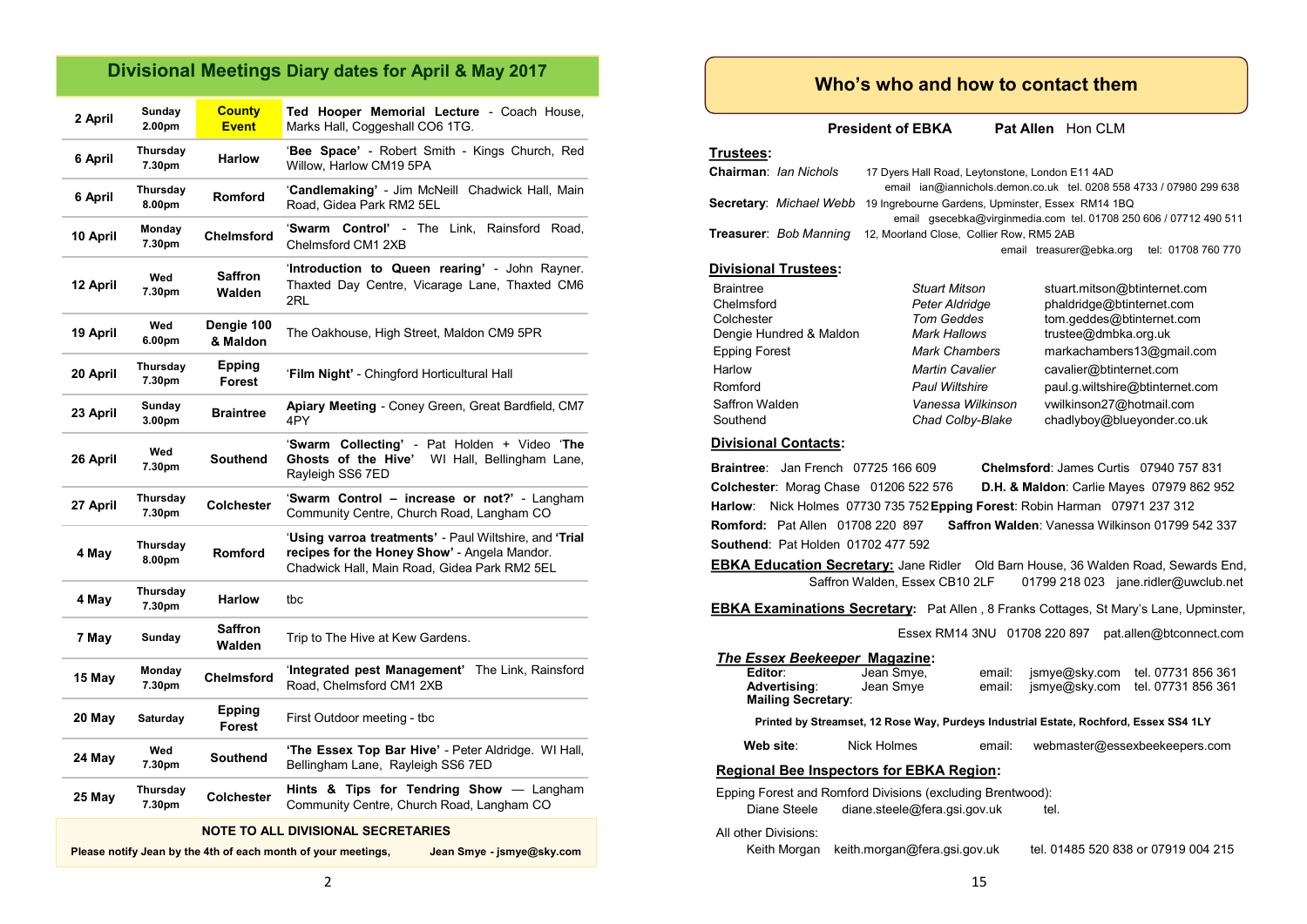to the alarm pheromone. Allow the paint to dry for a few seconds before releasing the queen.

Alternatively, the queen can be picked from the comb, by approaching her from behind. Pick her up by her wings, don't whatever you do, gab her abdomen as that contains those precious ovaries that are so vital to the colony. Once you have her wings firmly between finger and thumb of the right hand (assuming you are right-handed) offer her the ball of the thumb on your left hand. As she grasps this, use the first two fingers of that hand to secure her legs and thorax and place a spot of paint on her thorax as before. In this position, the queen can also be clipped if you wish.

Remove approximately half of the wings, on one side only, with a pair of sharp scissors. Be very careful not to cut off a leg as she may try to use her rear legs to push the scissors away. Many people think this is a method of swarm control – it is not – but it does allow slightly longer between your inspections and will prevent a prime swarm leaving with the old queen. However, they will wait a few more days and leave with a young queen if left to their own devices.

What about colour? You can use the appropriate colour for the year, but personally, I prefer either white or yellow, as these are the two colours that stand out best. My records tell me how old she is.



**AFTER - the Queen and her retinue** Photo by Celia Davis

#### **The vicious colony**

A final word about finding queens in vicious colonies. Choose a really nice day when the bees are flying well and first make sure that you are well protected and with the smoker well alight. You will almost certainly need to use a lot more smoke than normal to keep the bees under control as far as possible. If preliminary skirmishes fail to locate the queen, try moving the brood box as far away as you can in the apiary, placing it on a floor and closing it up. Leave the supers, or put an empty box on the original floor. This must be done on a day when the bees are flying. This uses another of my 'Rules' as the flying bees will go back to the original site. After perhaps two hours, the population in the main hive will be depleted and the colony will become more manageable. The queen can then be found using one or other of the original methods. You will probably not want to mark her, but squash her and replace her with something better mannered.

## **Finding that elusive Queen ……… [Part 1]**

Celia Davis - Warwickshire BKA, via *eBees*

Finding and marking queens is so fundamental to bee husbandry that I believe it is the single most important thing people can do as a preliminary to many other procedures.

It is true that many beekeepers go through their beekeeping life rarely seeing a queen and that there are ways round most problems, but the advantages are many, not least the ability to spot the queen fairly easily and therefore, being less inclined to leave her out at the side of the hive on a frame, squash her, or accidentally get her in the wrong box. Of course, care must be taken not to damage her while she is being handled, but queens are pretty tough individuals on the whole.

If you have never found a queen, the first fact to grasp is that it is, to some extent a psychological problem. Try to set aside one inspection, aimed solely at finding the queen and approach it with confidence: an 'I will' mind set, rather than an 'I might' one. We will assume, initially, that you wish to find a queen in a normal colony which has overwintered successfully. The time set aside for the job should be on a quiet, warm, sunny day in the early part of the year, before the colony has reached full strength and while the bees are still in a benign frame of mind and haven't become tetchy.

Now to technique: approach quietly and use as little smoke as possible, the



**BEFORE Before Photo**: Celia Davis aim being to keep the colony working normally and prevent the queen from chasing madly round. Gently remove any supers and the queen excluder and, if there are two boxes comprising the brood area, remove the top one and place on an upturned roof (not on top of a super even with a queen excluder between).

 Look to see which box has the most bees and cover the other one with the crown board. Now concentrate on the single box you have earmarked. Remember that, providing you have used little smoke and

been very gentle and quiet, the queen SHOULD be in the brood nest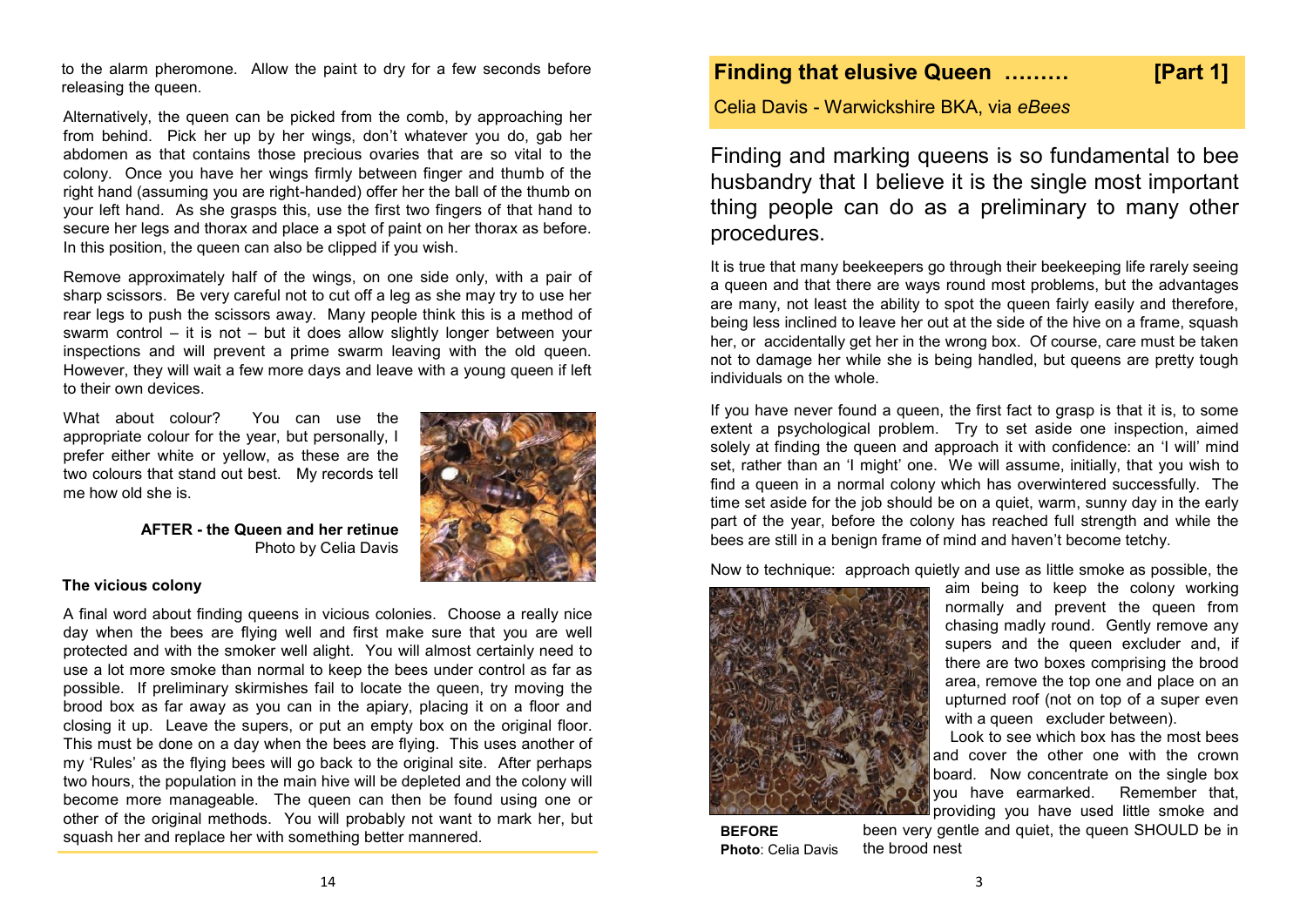undisturbed, BUT queens can walk anywhere and it is quite possible that she is on the outside frame or the side of the hive, or the floor, so don't make assumptions. With a modicum of luck, she will be occupied with egg laying and surrounded by her retinue. Remove the outside frame, look at it quickly and put it somewhere safe (an empty nuc box is ideal).

Go through the frames one by one using the following technique:

- Lift each one smoothly from the hive and, holding it always over the hive, turn it so that you can see the side that was furthest from you i.e. the side that was darkest (we will call this the dark side).
- Hold it well away from you and look, not for an individual insect, but for something that moves differently or appears in a different configuration. Let your eye move in a systematic way – round the outside of the comb and spiralling inwards to the centre, then glance at the edges of the frame. Queens will often try to get away from the light so will move towards the edge. Reverse the frame and look at the other side in the same way. Then replace it gently against the first frame you looked at. You should try to be really quick as the sooner you get through the combs the better, both for keeping the queen in place and for least disturbance of the colony in general.
- Go through all the combs in this way, remembering always to look at the dark side first and, if you haven't spotted her, come back through them. If you still haven't spotted her, do not go through them again.

If you removed a second box at the beginning of this exercise you need to inspect this but don't put it back on top of the first one. If this has all failed you need to progress to the next stage:

- Take out a few of the outermost frames with no brood on them and put them in your nuc box. Shake the bees off these frames into the hive. Next arrange the frames in tight pairs with spaces between the pairs and leave the box open. (With two boxes you can do both at once.)
- Leave it open to the light for a little time, five or ten minutes should be sufficient. At this point, the help of a companion is really useful. Return to your box and lift out the first pair of frames simultaneously. Quickly look at the dark sides of the combs and replace the pair in the hive. Do the same with each of the other pairs. It is amazing how often this works really well and I have often done it with beginners who spotted their queen themselves as the pair of frames was inspected. …….. *Cont'd on page 13*

## **Finding and Marking the Queen ……...…. [Part 2]**

Celia Davis - Warwickshire BKA, via *eBees*

Assuming that the first two methods have failed miserably and that elusive queen is still running about, probably chuckling, it is time to get really serious. The third method relies on one of those Rules I stated in the March 2017 edition (*page 12*): if you shake or remove every bee in the hive, the queen must be amongst them.

To put this into operation an empty box is required, it may be a brood box or a super, depending on what is to hand, but it must not have any frames in it. The original hive is moved to one side and the empty box placed on the floor. Then all the bees are shaken, or brushed into the empty box and all the frames returned to the original box, now full of frames with brood and food, but with no bees. A queen excluder is placed over the empty box containing the bees and the full brood box is put on top. The hive is closed up and left until the next day.

It is then disassembled, being very careful to remove the top box to one side, keeping it covered, before the queen excluder is moved. This is then removed very carefully and inspected on its lower side. As often as not the queen will be found on the underside of the queen excluder, but she may be elsewhere in the box, so don't jump to conclusions. There will always be a few bees accompanying her. Once marked she can be returned to the upper box which is now put back on its floor. A word of warning: only carry out this manipulation when the nights are warm as brood left in the top box can easily chill.

#### **Marking the queen**

Now to the marking. There are various ways of doing this. Most beekeepers, especially when inexperienced, use the familiar '*crown of thorns'* which presses into the comb, trapping the queen. Take care with this – the prongs of the cage are very sharp and a queen with a hole through her is not very useful. Also, avoid pressing down too hard. Once you have her isolated and in the cage, you can carefully press it so that it holds her in place, then put a spot of paint on her thorax. With modern queen-marking paints this is very easy, but DO press the tip of the pen down on a glove, the hive or somewhere similar to test it so that you do not cover the queen with runny paint. Other paints can also be used. Humbrol works, although it takes longer to dry and is more fiddly and do make sure that it is non-toxic. Use a matchstick or a stiff piece of grass stalk as a 'brush'. Do not use nail varnish as some of them contain chemicals similar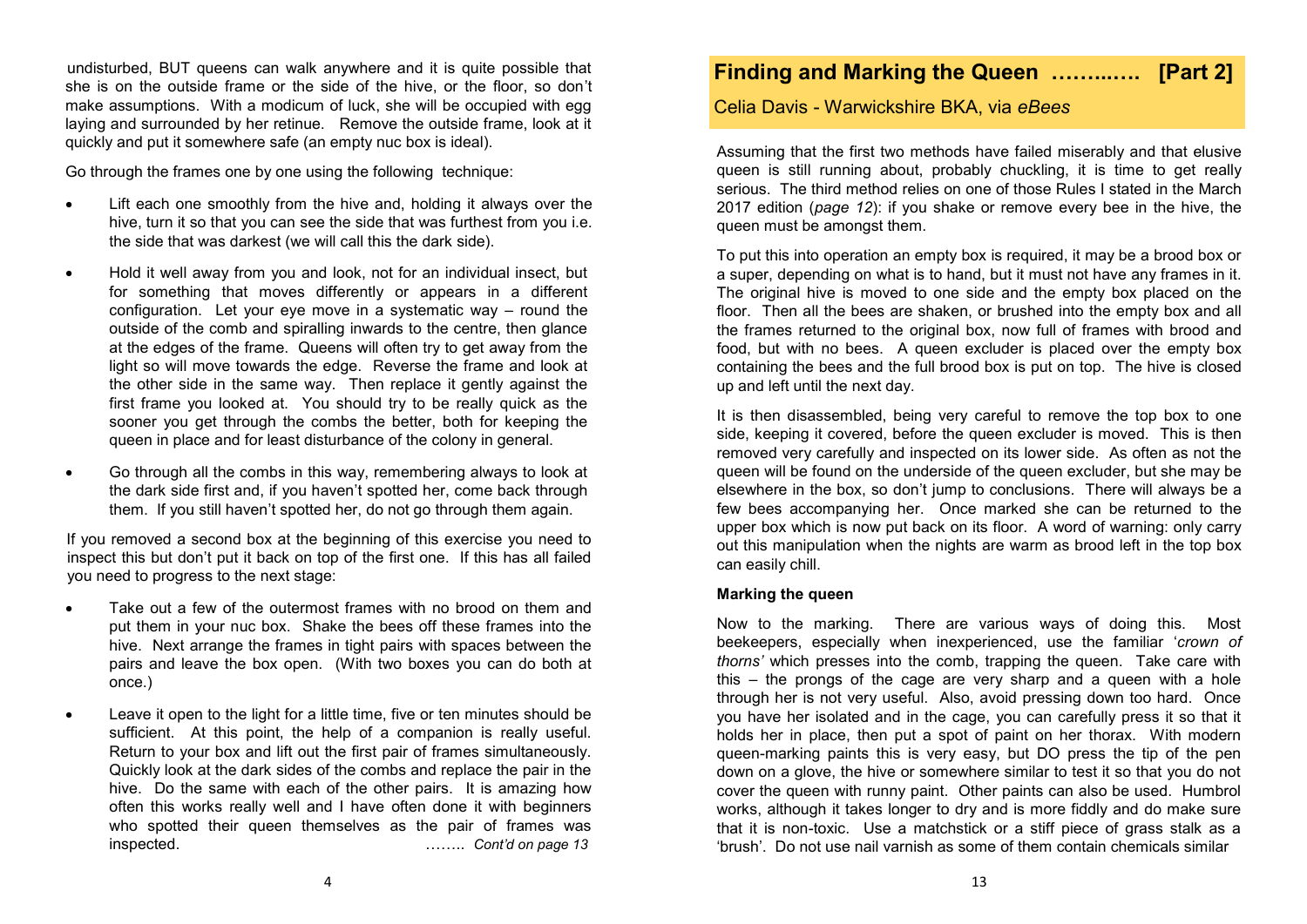before feeding, an empty drawn shallow super is best added above the deep box in order to give space to store the winter feed given by the beekeeper. Come March of the following year the queen excluder should be inserted between the deep and the shallow, making sure that the queen is in the box below the shallow at this time. If the brood is left to occupy a brood and shallow box it increases the likelihood of the colony swarming, because there are twenty-two frames to inspect for incipient queen cells every ten days if using clipped queens and it also reduces the honey crop to be taken by the beekeeper. A minimum of 3 shallow supers will be required for honey.

**Other hives to consider** are the WBC, the Langstroth, the Dadant, the Commercial and the Smith. The WBC is a doubled walled hive and I have known vermin and swarms to reside in the space between the walls. It is also the most irregular in dimensions, although it is the hive that most non-beekeepers recognise as a beehive.

The others above are larger and therefore heavier and seem heavier still as the beekeeper gets older! I would not use a top bar hive other than as an experiment as any honey has to be cut out and squeezed through muslin to get run honey. Not a system to be recommended.

Do bear in mind that whichever type of hive you decide on do not mix types as that complicates management because components are not generally interchangeable. The National, however, takes the same size supers as the Commercial and this is helpful to know if purchasing second-hand.

Finally, the best timber to use is Western Red Cedar as it lasts a lifetime, does not require paint and thus breathes and helps reduce condensation within the hive. Bees can stand the cold but not damp boxes. No need for quilts as these harbour vermin and other insects.

#### **PETER DALBY - PEBADALE APIARIES**

For all your beekeeping and apitherapy supplies **Large Stock held - all year round** *Competitive prices; any item not stocked to special order* **37 Cecil Road, Cheshunt, Hertfordshire EN8 8TN Tel: 01992 622645 Email: pebadalebees@btinternet.com Open Mon - Sat (any reasonable time) CLOSED SUNDAY** Telephone before calling **Agent for E H Thorne and Northern Bee Books**



*Any scientific papers which I write during the course of my PhD that are published in peer-reviewed journals will be sent to EARS to be distributed to all associations.* 

#### **Project Background**

The European honeybee is a globally economically important pollinator, however in recent years the managed honeybee population has been under intense stress due to the impact of parasites and pathogens. The main parasite of the honeybee is *Varroa destructor*. This parasitic mite negatively affects the health of the bees, mainly by its ability to vector honeybee viruses. The main virus affecting honeybees in the UK is Deformed Wing Virus (DWV). DWV was first identified in in honeybees in the 1970s (decades before *Varroa* arrived). *Varroa*'s arrival has been found to change the DWV viral landscape - its strain diversity. In the absence of *Varroa,* bees will have many different strains of DWV but at low levels. However, after *Varroa* has arrived bees have much higher viral loads, of fewer DWV strains. The two main DWV strains are DWVA and DWVB. DWVB is considered more pathogenic to the bees and most associated with *Varroa*. My project intends to help fill some of knowledge gaps that exist about the complex relationship between *Varroa*, DWV and honeybees

#### **My Project : Investigating DWV replication in Tick cell lines**

Tick cell lines have been used in investigations regarding Arboviruses (Arthropod borne viruses) for many years, allowing you look at viral replication within just cells. There are currently no honeybee or *Varroa* cell lines, due to this fact there is very little known about how DWV interacts with cells. I was supplied with pure DWV from a collaborator in Germany, which I then infected the cell lines with. I screened 24 tick cell lines, and found that the DWVB strain (which is most associated with *Varroa*) replicated at low levels in all of the cell lines, whereas the DWVA strain (which is the more classical strain associated with honeybees) only replicated in 3 cell lines at very low levels. Given that *Varroa* and ticks are reasonably closely related, it was not that surprising that DWVB replicated better in the tick cells compared to DWVA. I performed this work at The Pirbright Institute in Surrey for a few months in 2015 in collaboration with a large EU project.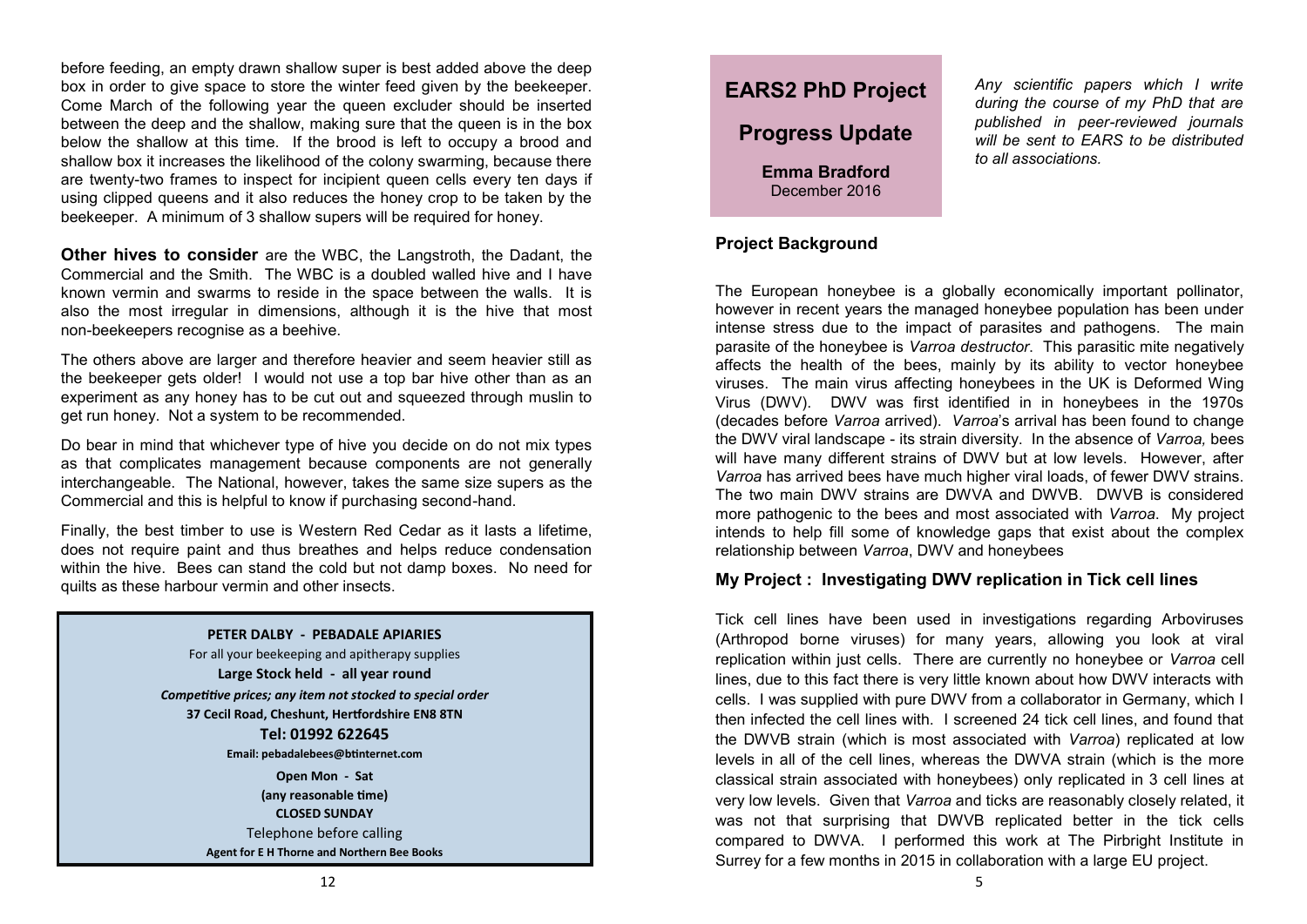#### **Designing a new method for DWV quantification**

Currently most methods for DWV quantification are very strain specific, resulting in an underestimation of viral load. They also do not consider the impact of strain pathogenicity, with certain strains being more damaging to honeybee health than others. These are important aspects of infection toconsider, so I have designed a new assay for looking at DWV viral loads. This new assay allows both strain specific, and total DWV levels to be analysed and will ensure that all aspects of DWV infection can be looked at, giving a more completed view of viral infection. This new assay is a positive reference sample for use in qPCR (quantitative Polymerase Chain Reaction). This positive reference sample is a plasmid containing three distinct sections, with each section being specific to a certain area of the DWV genome. Two of the sections are strain specific: DWVA and DWVB, while the third is a universal section which detects both strains, giving total DWV levels. These three sections have been combined into a single construct which can be used in a dilution series of known amounts to allow quantification of DWV levels within samples.

This new assay was tested using honeybee samples from multiple locations in the UK, including an area which is still *Varroa* free, areas which regularly treat for *Varroa* and an area which does not treat as regularly for *Varroa*. The results showed that bees from areas with no *Varroa* had extremely low viral levels; whereas bees from an area which does treat regularly and therefore has high *Varroa* loads have extremely high viral levels. During this testing period four sets of samples from the EARS area were also tested, one each from Essex, Bedfordshire, Mid-Suffolk, and East-Suffolk. I am currently writing this work up as a manuscript for publication with myself as the first author, with EARS being acknowledged.

#### **Investigating the potential use of antivirals to reduce viral levels**

Antivirals are used in the treatment of viral infection, and they work by inhibiting aspects of viral replication. At the moment there are no completely clean bees without DWV, and once a bee has DWV there is no way to treat them. The ability to treat for DWV infection would be important as it could allow lab based work to be done looking at re-infection, and how the viral diversity changes. While this is extremely important for research, it is not a practical treatment for DWV nor is it designed to help find a cure for DWV. So far I have been looking at 2 antiviral compounds and 3 delivery methods – injecting honeybee pupae, feeding adult bees and soaking *Varroa*. I have been using my new assay for quantifying the viral load in these preliminary investigations. The preliminary results are encouraging indicating that there is an effect. This exciting area of work will be continued.

The previous article and the following one by the late Geoff Mills, have both featured in the *Essex Beekeeper* in the distant past, but are still very relevant

## **What Type of Hive ?**

Honeybees will adapt to whatever space the beekeeper provides, even a cardboard box, and the choice of hive made by a beekeeper is purely to make management of the bees more suitable to personal requirements. These requirements may be listed as:

- (a) the weight of the hive components
- (b) the management regime and
- (c) whether the hives are going to be moved to crops in flower.

#### **By far the most popular hive is the National …...**.

This is a non-standard hive. However, the frames within the brood chamber body are to a B.S (British Standard) 1300. Deep brood frame types are pre-fixed 'DN' in makers' catalogues whereas shallow super frames are pre-fixed 'SN'. Self-spacing deep frames such as the Hoffman (DN4), with a maximum of 11 frames can be accommodated. However, it is preferable to use 10 deep frames and a dummy board as it means that access is then easier to cut through the inevitable brace comb between the frames and the brood chamber body. Since super frames are not examined in normal circumstances, there is no need for a dummy board in the shallow super body. Also there is no need for Hoffman frames in the supers, so avoid this unnecessary expense.

Space super frames (a) by eye, (b) using castellated runners or (c) using plastic ends. Use wide spacers on alternate SN frames to get close spacing. When drawn out and filled with honey some may be removed for extraction and those remaining can then take wide spacers on all frames and the wider spacing makes for later comb proud of the frame so that uncapping becomes easier than on narrow spaced frames where the cappings are sometimes below the level of the woodwork.

The normal DN4 has a 432mm top bar and two 215mm sidebars. The SN shallow has a 432mm top bar and two 140mm sidebars.

Some beekeepers prefer the extra deep brood frame which has 304mm sidebars. This, of course, is much heavier to handle during inspections and for it to be filled full of brood it demands a very prolific laying queen. Otherwise it gets filled up with honey that should be put in the super above - so less for the beekeeper! Good queens can be well catered for in the standard DN4 frames from April through August. From September, and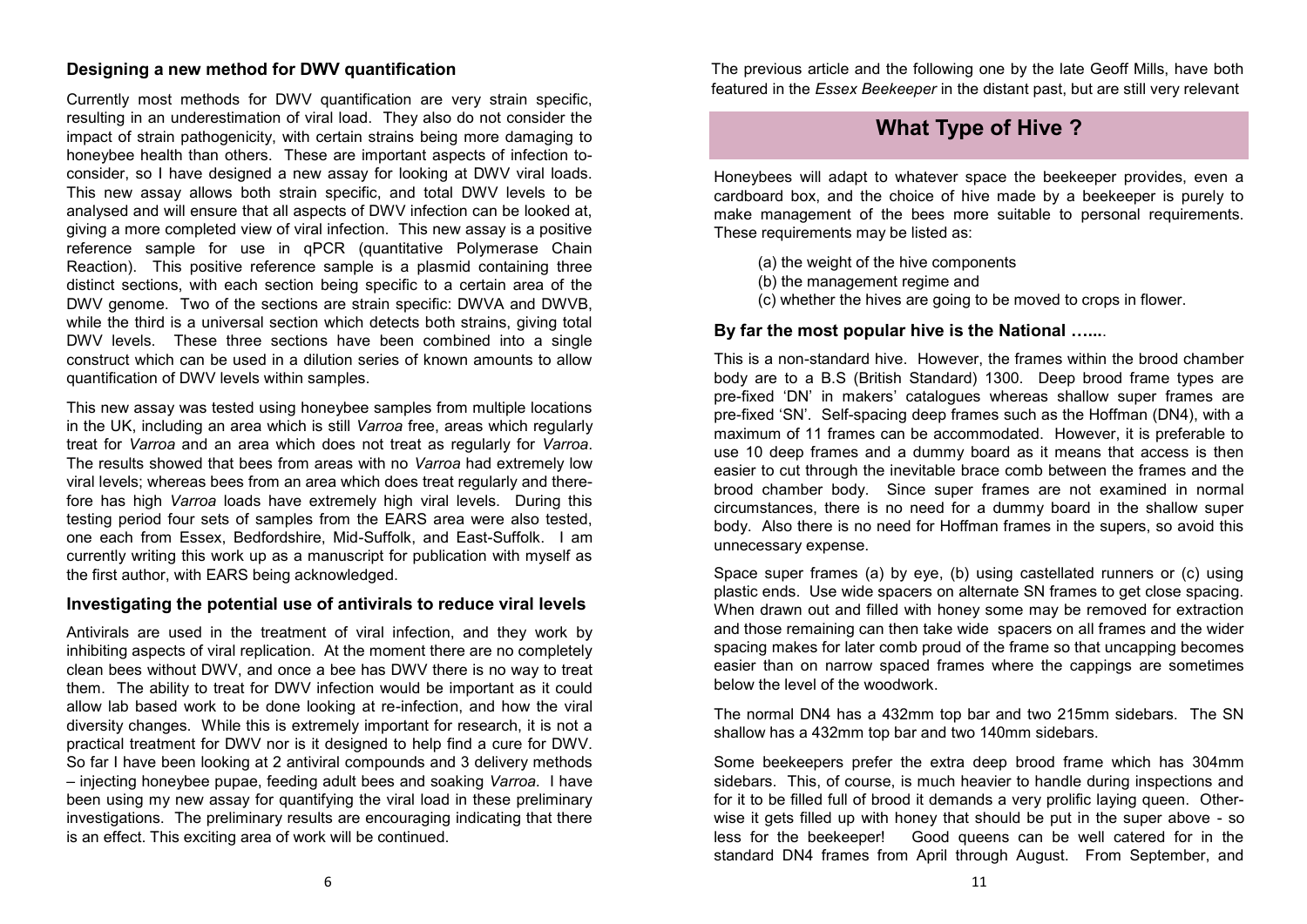amongst the worker larvae. This may indicate a poorly mated queen.

5. Ask if this is a purchased queen and, if so, from whom was she purchased? Some beekeepers will make nucs without installing a queen but allow the nuc to raise a queen. A queen raised from a swarm cell or supersedure cell has the potential to produce a quality queen, but queens raised by the insertion of a frame of eggs into a queenless nuc result from "emergency cells", and these cells sometimes produce poor quality queens.

Watch out for stubby queens with short abdomens - this appearance is indicative of poor quality queens.

If the nuc contains a queen raised from a queen cell placed into that nuc, make sure that she has had enough time since emerging to get mated, and that the nuc contains her eggs. I would never buy a nuc containing a virgin queen or a queen cell instead of a mated queen.

While you can learn a lot about a queen from looking at the eggs and larvae (remember that the capped brood in the nuc is probably from the parent colony unless the nuc has been made up for more than a couple of weeks), also notice the queen herself. Her abdomen should be long in relation to her thorax and head.

Ask how long she has been out and laying?

As I said before, she should have been out long enough to be laying eggs and have her own larvae present (this takes only a few days after egg laying begins).

## **The Bee Shed**

**Approved** *N***ational** *B***ee** *S***upplies Stockist and Distributor** A Range of Frames and Foundation Hives and Hive Parts, Tools and Equipment Open by Appointment: Please call Wendy on **07764 609 803** or Email: [beeshed@btinternet.com](mailto:beeshed@btinternet.com)  **f** The Bee Shed Stock

> **Meepshole, Great Prestons Lane, Stock, Essex CM4 9RL**

#### **DWV strain transmission from** *Varroa*

At the University of Aberdeen, we have an artificial feeding system for *Varroa*, which allows us to keep *Varroa* alive in the lab following removal from the hive. I have been using this system to investigate levels of DWV transmission during *Varroa* feeding, using my new assay for viral quantification. This allows us to see how much virus the mites could be injecting into the bees during feeding. The system can also be used to look at potential *Varroa* treatments, antiviral testing, and other investigations into the *Varroa* life. The work on the *Varroa* feeding system is currently being written up, and I am a co-author and with an acknowledgment to EARS.

#### **Investigating DWV in other pollinators**

So far DWV has been found on bumblebees found near honeybee colonies. I am planning on taking this research a step further, and looking to see if DWV is replicating within other pollinators. This is important as if DWV is found to be replicating in other species then it would imply that the virus is spilling over into different host species. I am planning on looking at a range of other pollinators including bumblebees, wasps and several species of solitary bees. I will not only be looking for replicating DWV, but also at which strain of DWV they are infected with. This will give us a valuable insight into potential viral dynamics of DWV in other species.

#### **Conference attendance**

There are two main ways to spread your research to the scientific community: publish research papers and conference attendance. I have presented written posters at three conferences including a Microbiology Society focus meeting on "*Arboviruses and their Vectors*", Glasgow, for which I successfully applied for a £500 travel grant from the society to help towards the costs of my attendance. I also presented talks at two conferences including the International Congress of Entomology (ICE2016) held in Orlando, Florida, USA. I successfully applied for a £550 travel grant from the University to help towards my attendance of this conference. This was an excellent opportunity for me to present my research and meet and hear talks from researchers within the entomological and bee communities.

#### **EARS Talks**

During November I came down to the EARS regions, and gave a series of talks to 4 of the EARS associations. I spoke at the Lincolnshire BKA, Bedfordshire BKA, Ipswich and East Suffolk BKA, and East Suffolk BKA. I really enjoyed the opportunity to meet members of EARS and to be able to tell those who were able to attend about the work I have been doing, and what I plan to continue to do during the rest of my PhD.